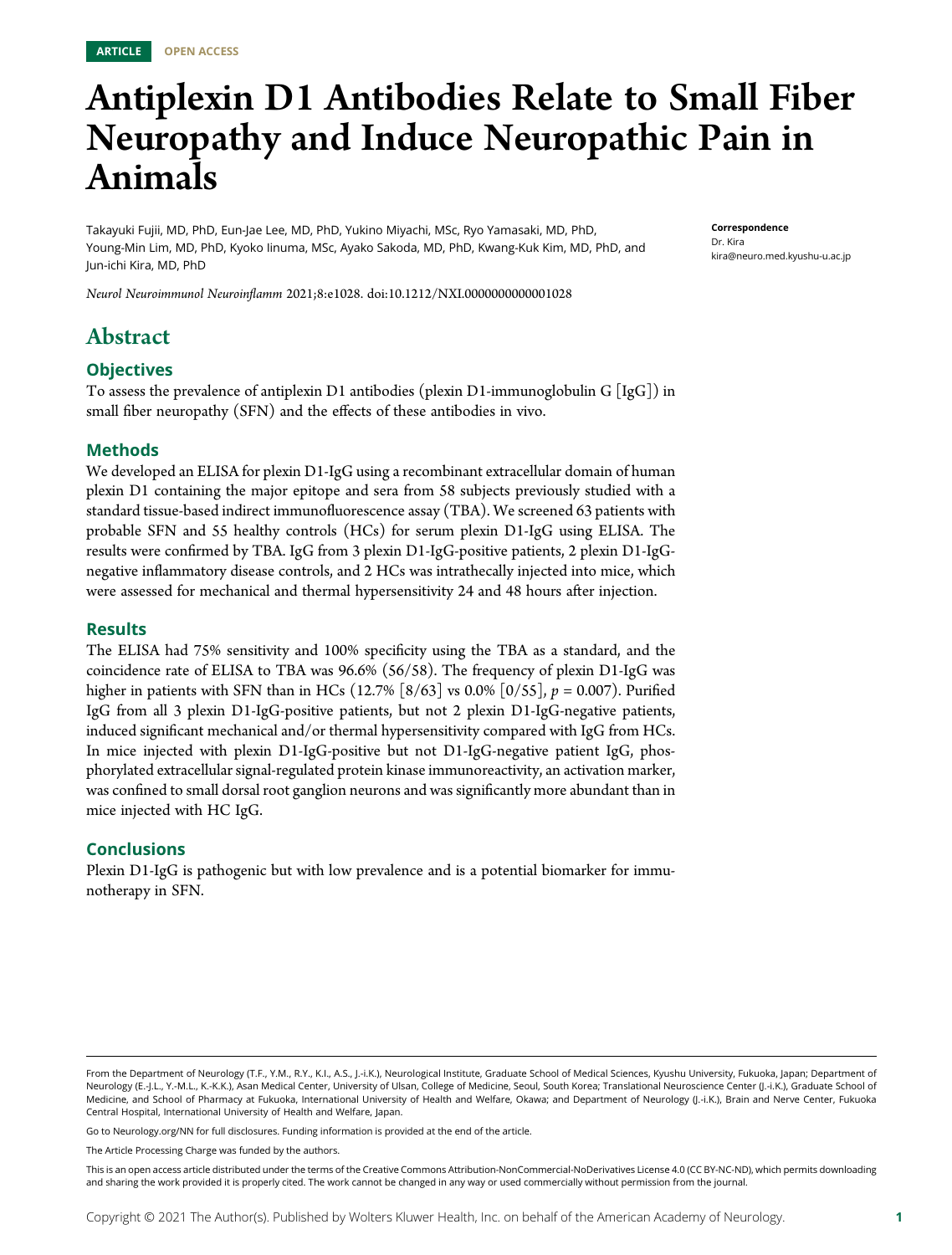# **Glossary**

ALS = amyotrophic lateral sclerosis; ANOVA = analysis of variance;  $CV =$  coefficient of variation;  $DM =$  diabetes mellitus;  $DRG =$  dorsal root ganglia;  $FGFR3 =$  fibroblast growth factor receptor 3;  $HC =$  healthy control;  $IDC =$  inflammatory disease control; IgG = immunoglobulin G; iSFN = idiopathic SFN; NeP = neuropathic pain; OD = optical density; PBS = phosphatebuffered saline; pERK = phosphorylated extracellular signal-regulated protein kinase; rhPlexin D1 = recombinant human plexin D1 extracellular domain;  $RT =$  room temperature;  $SFN =$  small fiber neuropathy;  $SFN-SIQ =$   $SFN$  Symptom Inventory Questionnaire;  $sSFN$  = secondary SFN; TBA = tissue-based indirect immunofluorescence assay; TS-HDS = trisulfated heparin disaccharide.

Small fiber neuropathy (SFN) involving unmyelinated C-fibers and thinly myelinated Aδ-fibers presents neuropathic pain (NeP)/allodynia, paresthesia, and loss of pinprick and thermal sensation, together with a variety of autonomic symptoms.<sup>1-3</sup> Although SFN is associated with many path- $\int$ ologic conditions,  $^{4,5}$  no identifiable cause can be found in approximately half of patients with SFN, and these cases are termed idiopathic SFN (iSFN).<sup>4,5</sup> Recently, autoantibodies against fibroblast growth factor receptor 3 (FGFR3) and trisulfated heparin disaccharide (TS-HDS) were reported in a fraction of patients with  $i$ SFN.<sup>6,7</sup> However, the causative roles of these autoantibodies remain uncertain because reproducibility in animal experiments has not been demonstrated.

We reported antiplexin D1 antibody (plexin D1 immunoglobulin G [IgG]) in a fraction of patients with NeP with underlying neuroinflammatory diseases.<sup>8</sup> Plexin D1-IgG specifically binds to unmyelinated small painconducing neurons in dorsal root ganglia  $(DRG)<sup>8</sup>$  where the blood–nerve barrier is absent and autoantibodies have free access.<sup>9</sup> Plexin D1-IgG was also detected in patients with idiopathic painful trigeminal neuropathy presenting facial pain and bound to trigeminal ganglion neurons.<sup>10</sup> These observations prompted us to assess the prevalence of plexin D1-IgG in patients with SFN and to evaluate the painprovoking effects of intrathecally-injected plexin D1-IgG in mice.

# **Methods**

#### **Participants**

To establish an indirect ELISA for plexin D1-IgG, we used sera from 8 patients with NeP with plexin D1-IgG diagnosed by a tissue-based indirect immunofluorescence assay (TBA) and from 50 non-NeP patients without plexin D1-IgG, including 30 disease controls consisting of 10 cases with autoimmune/inflammatory diseases and 20 healthy controls  $(HCs)$ , as described in our previous study.<sup>8</sup> In the SFN cohort study, 38 patients with iSFN and 25 secondary patients with SFN (sSFN) with potential causes of SFN (table 1) were consecutively enrolled between August 2018 and September 2019, 40 from Asan Medical Center in Korea, and 23 from Kyushu University Hospital in Japan. All patients with SFN fulfilled the criteria for probable or definite SFN according to

the clinically based SFN definition, including the distribution of symptoms and signs suggestive of SFN (table 1).<sup>1,3</sup> For controls, 55 HCs were enrolled, 30 from Asan Medical Center in Korea and 25 from Kyushu University Hospital in Japan. There were no significant differences in sex or age between patients with SFN and HCs (table 1).

#### Clinical Evaluation

To characterize the clinical features of patients with SFN with plexin D1-IgG, we retrospectively reviewed their demographic data, neurologic findings, comorbidities, and SFN Symptom Inventory Questionnaire (SFN-SIQ), which interrogates sensory symptoms, pain, and autonomic complaints.<sup>11</sup>

#### Development of Indirect ELISA for Plexin D1-IgG

TBA, the current gold standard for plexin D1-IgG identification, $8,10$  is unsuitable for large-scale screening studies because of low sensitivity, despite its high specificity. Therefore, we developed an indirect ELISA for plexin D1- IgG. Briefly, 96-well plates (Corning, New York, NY) were coated overnight at 4°C with 0.1 μg/mL of the recombinant human plexin D1 extracellular domain (rhPlexin D1; amino acids 47–1,271) derived from NS0 cells (mouse myeloma cell line; R&D Systems, Minneapolis, MN, USA) in phosphatebuffered saline (PBS). To quantify the serum-specific background noise, a noncoated well was prepared for each serum of interest by incubating PBS without the plexin D1 protein.<sup>7</sup> The plates were washed with 0.1% PBS-Tween 20, and all wells were then blocked with 5% skimmed milk for 1 hour at room temperature (RT). After washing, the plates were incubated with diluted serum samples (1:200 in 2% skimmed milk) for 1 hour at RT. The plates were washed and incubated for 1 hour at RT with a horseradish peroxidase-conjugated goat antihuman IgG Fc antibody (Abcam, Cambridge, United Kingdom). After washing,  $3,3',5,5'$ -tetramethyl benzidinesubstrate solution (Nacalai Tesque, Kyoto, Japan) was added and incubated for 10 minutes. After adding 1 M  $H<sub>2</sub>SO<sub>4</sub>$  to each well to stop the reaction, the optical density (OD) at 450 nm was measured on a multimicroplate reader (CORONA, Tokyo, Japan). For interassay coefficients of variation (CVs), 3 samples from 1 patient with plexin D1-IgG and from 2 patients without plexin D1-IgG were analyzed in duplicate in 3 different runs.<sup>12</sup> The difference between the OD of the plexin D1-coated well and that of the noncoated well (the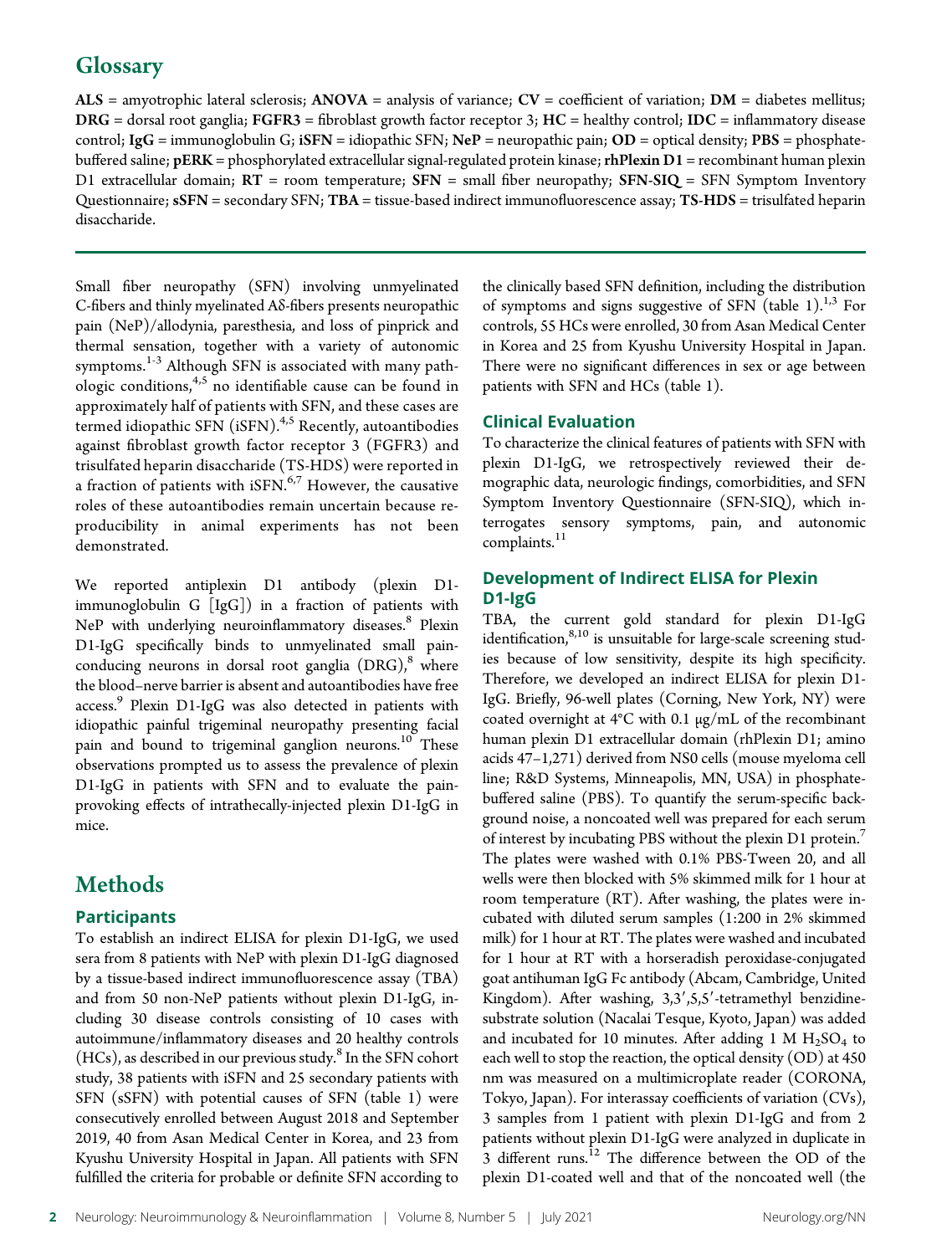#### Table 1 Demographic Features of Patients With SFN and HCs

|                                     | Patients with SFN <sup>a</sup> ( $n = 63$ )                                                                                     | $HCs (n = 55)$   | p Value |  |
|-------------------------------------|---------------------------------------------------------------------------------------------------------------------------------|------------------|---------|--|
| Male/female (ratio)                 | 31/32 (1.0:1.0)                                                                                                                 | 18/37 (1.0:2.1)  | N.S.    |  |
| Age at examination, y <sup>b</sup>  | 58.0 (52.0-69.0)                                                                                                                | 57.0 (44.0-64.0) | N.S.    |  |
| Positive rate of ELISA (%)          | 8/63(12.7)                                                                                                                      | 2/55(3.6)        | N.S.    |  |
| Positive rate of ELISA plus TBA (%) | 8/63(12.7)                                                                                                                      | 0/55(0.0)        | 0.007   |  |
| <b>Underlying diseases</b>          | 38 idiopathic, 13 with DM, 5 with SLE,<br>3 with a history<br>of cancer chemotherapy, 2 with RA, 1 each<br>with PR3-ANCA or SSc |                  |         |  |

Abbreviations: DM = diabetes mellitus; HCs = healthy controls; N.S. = not significant; PR3-ANCA = proteinase-3-antineutrophil cytoplasmic antibodies; RA = rheumatoid arthritis; SFN = small fiber neuropathy; SLE = systemic lupus erythematosus; SSc = systemic scleroderma; TBA = tissue-based indirect immunofluorescence assay.

The Mann-Whitney  $\acute{\nu}$  test was used to compare continuous variables, and the  $\chi^2$  test or Fisher exact probability test (when criteria for the  $\chi^2$  test were not fulfilled) was used to compare the categorical variables between patients with SFN and HCs.

a All patients with SFN fulfilled the criteria for probable SFN according to the clinically based SFN definition, including the distribution of symptoms and signs suggestive of SFN.<sup>1,3</sup> The diagnosis can be graded as follows: probable; presence of length-dependent symptoms, clinical signs of small-fiber damage, and normal sural nerve conduction study (NCS), and definite; presence of length-dependent symptoms, clinical signs of small-fiber damage, normal sural NCS, and reduced intraepidermal nerve fiber density at the ankle, and/or abnormal thermal thresholds. **b** Median (interquartile range).

corrected OD value) was calculated, and the test was considered "ELISA-positive" when the corrected OD value was above the mean plus 5 SDs of the 50 plexin D1-IgG-negative controls (30 diseases controls and 20 HCs).<sup>7</sup>

#### **TBA**

Sera from all 58 participants used in the ELISA development were tested by TBA using mouse DRG, as described in our previous study.<sup>10</sup> IgG subtypes were determined using secondary fluorescein isothiocyanate-conjugated mouse antihuman antibodies specific for IgG1, IgG2, IgG3, or IgG4 (Sigma-Aldrich, St. Louis, MO). To confirm the antibody specificity to plexin D1, immunoadsorption tests were performed with rhPlexin D1 by TBA.<sup>10</sup> In the SFN cohort study, we applied TBA as a confirmatory test for ELISA plexin D1- IgG positivity.<sup>8,10</sup>

#### IgG Purification

Purification of IgG from human sera was performed using Protein G HP SpinTrap columns (GE Healthcare, Little Chalfont, United Kingdom) according to the manufacturer's protocol.

#### Passive Transfer of Patient-Derived Plexin D1-IgG to Mice

Anesthetized female ICR mice (10–12 weeks old) were intrathecally injected with 20 μL purified IgG from 3 plexin D1- IgG-positive patients with NeP (patients 1, 2, and 3) with and without preabsorption with rhPlexin D1 (2.0 μg/mL), 2 plexin D1-IgG-negative inflammatory disease controls (IDCs) without SFN, and 2 HCs (detailed information of subjects is in table e-1, [links.lww.com/NXI/A497\)](http://links.lww.com/NXI/A497) by percutaneous puncture into the intervertebral space between the fifth and sixth lumbar vertebrae.<sup>13,14</sup> Injection accuracy was ensured by an injection-induced tail flick.<sup>15</sup> We assessed

mechanical and thermal pain hypersensitivity using von Frey and hot plate tests 24 hours after injection because the most potent effects of antismall DRG neuron autoantibodies derived from patients on stimulus-evoked pain-like behavior in passive transfer models were observed 24 and 48 hours after intrathecal injection in a previous study.<sup>14</sup> Mechanical pain hypersensitivity was assessed using calibrated von Frey filaments (0.04–0.6 g; Danmic Global, San Jose, CA), as we have described previously.<sup>16</sup> Each filament was presented 10 times, and the number of positive responses multiplied by 10 was recorded as the percent response. To examine thermal pain hypersensitivity, mice were placed on a digital hot plate (AS ONE, Osaka, Japan) set to 48°C. The latency to jump, lift, and/or lick a hind paw was measured, at which point mice were removed.<sup>17</sup> Mice were video recorded during the hot plate test. To avoid tissue damage, a cutoff of 60 seconds was defined. This temperature was chosen because it is at the low end of the noxious range usually used to perform this test.<sup>18</sup> Behaviors were assessed and compared by 2 independent observers. The 2 sensory tests were separately conducted 1 hour apart.

In addition, we evaluated phosphorylated extracellular signalregulated protein kinase (pERK) immunoreactivity in DRG neurons from passive transfer mice as a marker indicating activation of primary afferent DRG neurons.<sup>19</sup> L5 DRG from passive transfer mice were removed, fixed in 10% buffered formalin, paraffin-embedded, and sectioned at 4 μm. The sections were then incubated overnight with a mouse antipERK antibody (Santa Cruz Biotechnology, Santa Cruz, CA; dilution 1:100) at 4°C. After rinsing, the sections were treated with a streptavidin-biotin complex. Immunoreactivity was detected using  $3,3'$ -diaminobenzidine, and sections were counterstained with hematoxylin. For quantification of DRG neurons, 2 L5 DRG sections were randomly selected for each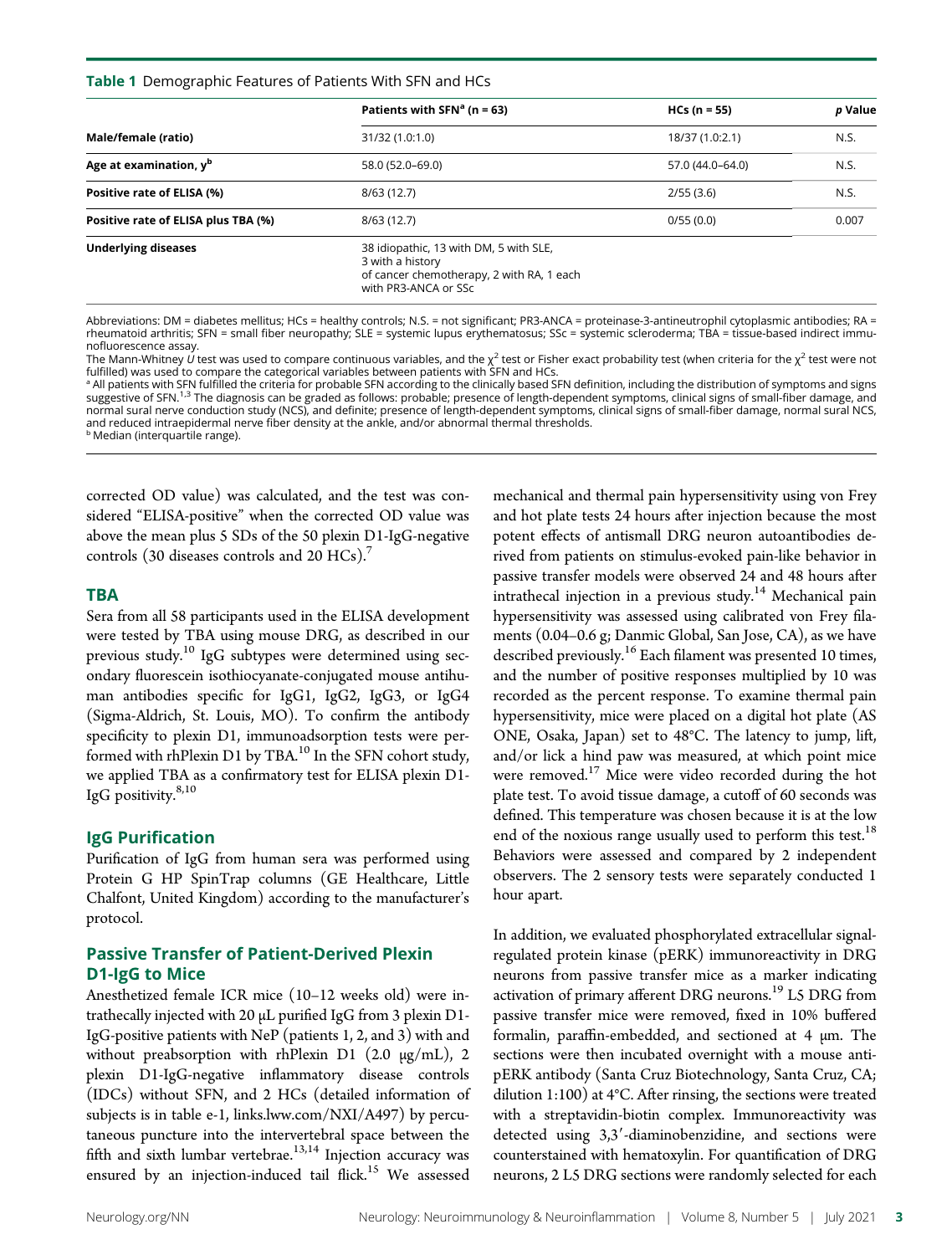mouse. The numbers of total and pERK-labeled DRG neurons per section were counted to determine changes in pERK expression.<sup>19</sup> The average percentage of labeled neurons among total neurons was obtained for each mouse.

#### Standard Protocol Approvals, Registrations, and Patient Consents

The research protocol for the retrospective study and the data privacy procedures for human samples were approved by the Kyushu University Ethics Committee (#29-40, #30-164, #2019-328) and the institutional review board of Asan Medical Center (20190628). All patients and controls provided written informed consent. Animal experiments were performed according to the protocols approved by the Institutional Animal Care and Use Committee at Kyushu University (#A29-257, #A20-123).

#### Statistical Analysis

Statistical comparisons for the behavioral tests of passive transfer mice and the average percentage of pERK-labeled neurons among total DRG neurons were performed by 1-way analysis of variance (ANOVA) with the Dunnett test for multiple comparisons between the HCs' IgG-treated group and the patients' IgG-treated groups.<sup>20</sup> The data are expressed as the mean  $\pm$  SEM. Statistical significance was set at  $p < 0.05$ .

#### Data Availability

Any data not published within the article will be shared in anonymized form by request from any qualified investigator.

### **Results**

#### Indirect ELISA for Plexin D1-IgG

The inter-assay CV of each tested serum (7.5%, 10.6%, and 13.8%) was less than the minimally acceptable CV of  $15\%$ .<sup>12</sup> Using a cutoff OD value of the mean + 5 SDs of 30 disease controls and 20 HCs (0.163), 6 patients (75%) with plexin D1-IgG by TBA were positive for plexin D1-IgG by ELISA, whereas all 50 disease controls, including 10 cases with autoimmune/inflammatory diseases and HCs without plexin D1-IgG by TBA, were all negative for plexin D1-IgG by ELISA (figure 1A). Hence, the sensitivity of the ELISA was 75% (6/8) among plexin D1-IgG-seropositive individuals, and the specificity was 100% (50/50) among plexin D1-IgG seronegative individuals, using TBA as the standard evaluation method. In summary, the overall coincidence rate of the ELISA to TBA was 96.6% (56/58) (figure 1B).

#### The Prevalence of Plexin D1-IgG in Patients With SFN

In the SFN cohort study, plexin D1-IgG was positive in 8 of 63 (12.7%) of all patients with SFN by ELISA, including 6 of 38 (15.8%) patients with iSFN, 2 of 25 (8.0%) patients with sSFN, both of whom had diabetes mellitus (DM), and 2 of 55 (3.6%) HCs (figure 1C). By TBA, IgG from all 8 ELISApositive patients with SFN bound to IB4-positive small DRG neurons, and they were deemed to be positive for plexin D1IgG (figure e-1A, [links.lww.com/NXI/A495](http://links.lww.com/NXI/A495) and table 1). Conversely, no ELISA-positive HCs bound to DRG neurons (figure 1D and table 1). All 8 plexin D1-IgG-positive patients were probable SFN without skin biopsy. Correlation analysis showed a significant positive correlation between the corrected OD value and disease duration in patients with SFN with plexin D1-IgG (Spearman rank correlation;  $r_s = 0.9639$ , p = 0.0001, figure 1E). By contrast, there was no correlation between the corrected OD value and the age at sampling ( $r_s$  = 0.2381,  $p = 0.5702$ ) or onset  $(r<sub>s</sub> = -0.2143, p = 0.6103)$ . In a subclass analysis of plexin D1-IgG, 5 had only IgG2, 2 had predominant IgG2 and weak IgG1, and 1 had only IgG1, which indicates IgG2 predominance (87.5%) (figure e-1B).

#### Comparison of Clinical Features Between Patients With SFN With and Without Plexin D1-IgG

The clinical findings of 8 patients with SFN with plexin D1- IgG are described in tables 2 and 3. Patients with SFN with plexin D1-IgG showed late–middle age onset (mean  $\pm$  SD = 56.6  $\pm$  12.8 years), chronic disease course (100%), and burning feet (85.7%) in SFN-SIQ. Next, we compared clinical features between the 8 patients with SFN with plexin D1-IgG and 55 patients with SFN without plexin D1-IgG (table 3). Disease duration at the time of serum sampling was significantly longer in patients with SFN with plexin D1-IgG than in those without (mean  $\pm$  SD; 9.3  $\pm$  8.2 vs 4.5  $\pm$  4.4, p = 0.0414). Concerning the quality of NeP, patients with SFN with plexin D1-IgG showed a higher frequency of pricking pain than those without (62.5% vs 21.8%,  $p = 0.0278$ ). There were no differences in any other parameters examined between the 2 groups.

#### Induction of NeP in Mice by Plexin D1-IgG From Patients

As for sensitivity to punctate mechanical stimuli using von Frey filaments, mice treated with purified IgG from patients 1, 2, and 3 showed significantly higher reaction rates to each stimulation strength (0.07, 0.16, 0.40, and 0.60 g filaments) compared with control IgG-treated mice 24 hours after injection (1-way ANOVA with Dunnett test;  $p < 0.01$ ) (figure 2A). Conversely, there were no significant differences in the reaction rates to each stimulation strength between mice treated with IgG from HCs and mice treated with IgG from 2 IDCs or patients 1, 2, and 3 preabsorbed with rhPlexin D1 (figure 2A). The hot plate test showed that the withdrawal latency in mice treated with IgG from patient 1 was significantly shorter than that in mice treated with control IgG (mean  $\pm$  SEM; 17.2  $\pm$  2.7 and 32.5  $\pm$  2.4 seconds, respectively: 1-way ANOVA with Dunnett test;  $p < 0.05$ ), whereas the difference disappeared with rhPlexin D1 preincubation (figure e-2A, [links.lww.com/NXI/A496\)](http://links.lww.com/NXI/A496). However, no significant differences in withdrawal latencies were found between mice treated with control IgG and IgG from 2 IDCs or patients 2 and 3, irrespective of the presence or absence of preabsorption (figure e-2A). For all IgGs examined, however, neither mechanical nor thermal pain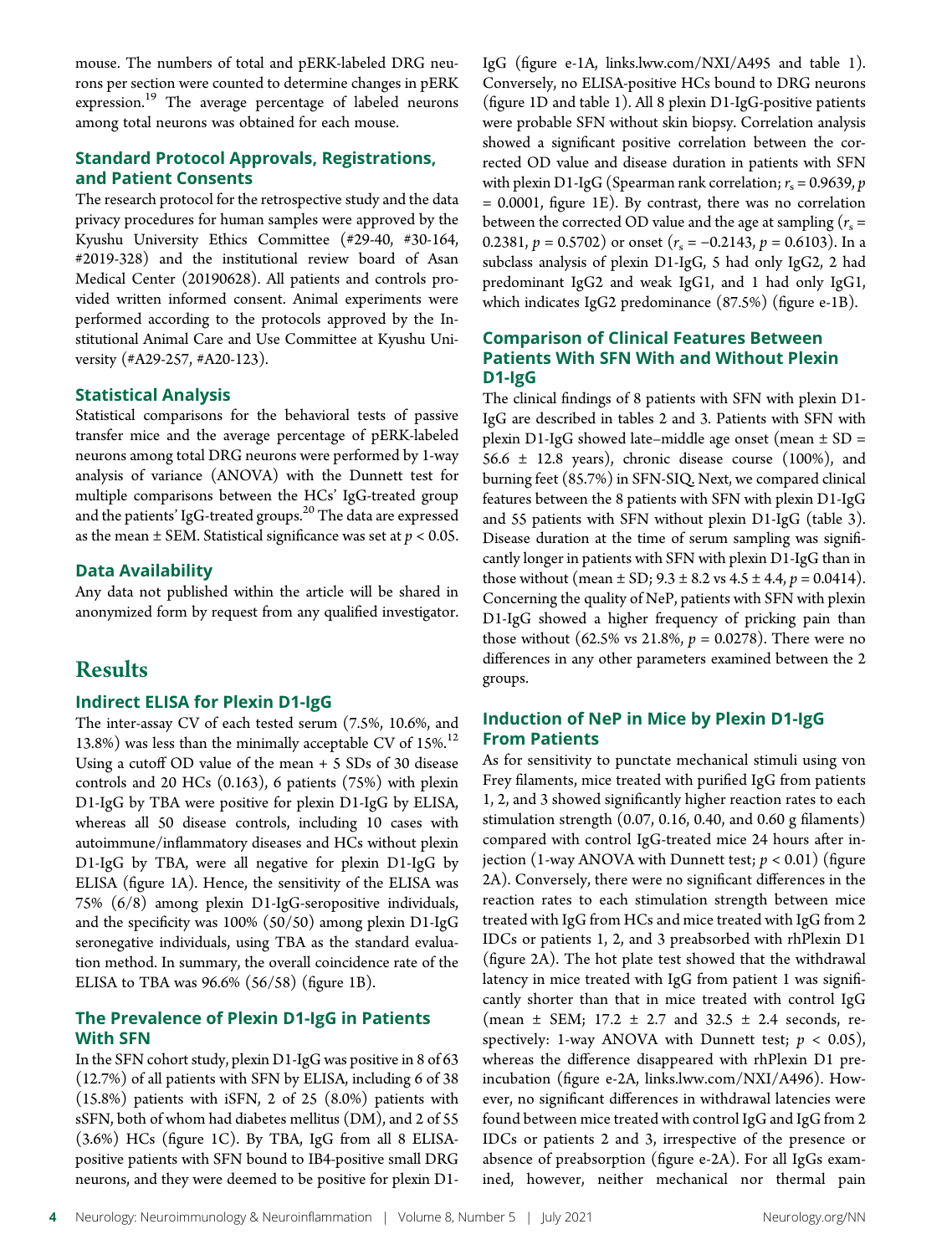



(A) Indirect ELISA for plexin D1-IgG in a previous cohort of 8 patients with NeP with plexin D1-IgG and 50 non-NeP patients (30 disease controls and 20 HCs) previously determined by TBA. Disease controls included 6 with amyotrophic lateral sclerosis; 4 each with multiple system atrophy, systemic lupus erythematosus, and neuro-Behçet disease; 3 with hereditary spinocerebellar degeneration; 2 each with Parkinson disease, normal pressure hydrocephalus, and Sjögren syndrome; and 1 each with Alzheimer disease, dementia with Lewy bodies, and corticobasal degeneration. The difference in OD values between plexin D1-coated wells and D1-uncoated wells (corrected OD value) was calculated, and the test was considered "ELISA-positive" when the corrected OD value was above the mean + 5 SD of the 50 plexin D1-IgG-negative controls determined by TBA (0.163, dotted line). Six of 8 patients with NeP with plexin D1-IgG by<br>TBA were positive for plexin D1-IgG by ELISA, whereas all 50 dise (B) Comparison of the newly established ELISA with TBA for plexin D1-IgG. The overall coincidence rate of ELISA to TBA was 96.6% (56/58). (C) Indirect ELISA for plexin D1-IgG in the present SFN cohort. The difference in OD values between plexin D1-coated wells and D1-uncoated wells (corrected OD value) was calculated, and the test was considered "ELISA-positive" when the corrected OD value was above 0.163 (dotted line). Plexin D1-IgG was positive in 8 of 63 (12.7%) of all patients with SFN, including 6 of 38 (15.8%) patients with iSFN, 2 of 25 (8.0%) patients with sSFN, and 2 of 55 (3.6%) HCs by ELISA. (D) IgG (green) from a representative patient with SFN (iSFN Case 1 in table 2) showed positive immunostaining of mouse small DRG neurons, whereas there was no significant immunoreactivity in 2 ELISA-seropositive HCs (HC 1 and HC 2). Nuclei are counterstained with 4',6-diamidino-2-phenylindole (DAPI) (blue). (E) Correlation between the corrected OD value and the disease duration in patients with SFN with plexin D1-IgG (n = 8). There was a significant positive correlation between them (Spearman rank correlation;  $r_s$  = 0.9639,  $p$  = 0.0001). Even after 1 outlier with the highest optical density was removed, the correlation between the corrected OD value and the disease duration remained significant ( $r_s$  = 0.982,  $p$  < 0.0001). HC = healthy control; IgG = immunoglobulin G; iSFN = idiopathic small fiber neuropathy; OD = optical density; SFN = small fiber neuropathy; sSFN = secondary small fiber neuropathy; TBA = tissue-based indirect immunofluorescence assay.

hypersensitivity was noted in mice 48 hours after injection (figures e-2, B and C).

#### Activation of Small DRG Neurons by Plexin D1-IgG

The average percentages of pERK-labeled neurons among total DRG neurons in mice treated with purified IgG from patients 1, 2, and 3 were significantly greater than those of mice treated with control IgG 24 hours after injection (mean  $\pm$  SEM; 6.7%  $\pm$  1.0%, 9.7%  $\pm$  1.7%, 5.9%  $\pm$  1.0%, and 1.9%  $\pm$ 0.6%, respectively: 1-way ANOVA with Dunnett test;  $p <$ 

0.01) (figures 2B and e-2, D and E, [links.lww.com/NXI/](http://links.lww.com/NXI/A496) [A496\)](http://links.lww.com/NXI/A496). Most of these pERK-labeled neurons were small DRG neurons ( $\leq$ 25  $\mu$ m in diameter) (figures 2, B and C and e- $(2D).^{21}$  Preabsorption of these patients' IgG with rhPlexin D1 abolished the increased expression of pERK in DRG neurons; there was no significant difference in the average percentage of pERK-labeled neurons among total DRG neurons between control IgG and preabsorbed IgG from patients 1, 2, and 3 (figures 2B and e-2, D and E). This increase in pERK expression was subsided 48 hours after injection (figure e-2, F and G). Because the amounts of human IgG used for a single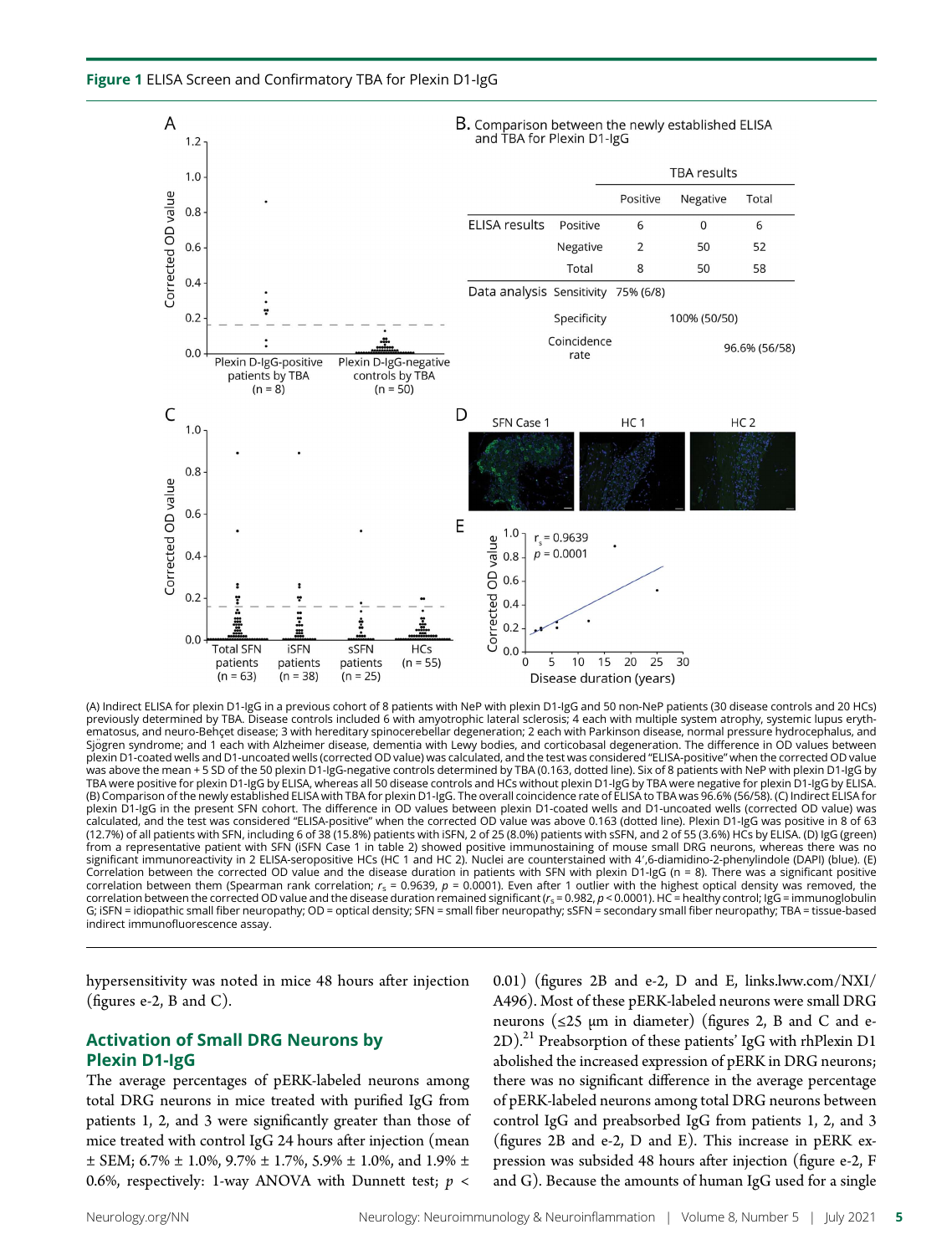Table 2 Clinical Features of Patients With SFN With Plexin D1-IgG

| Case                  | Sex/age at<br>examination, y | Age at<br>onset, y | <b>Disease</b> | duration, y Coexisting disorders                                       | The distribution and quality of pain                                               | The presence<br>of SFN-SIQ                 | IgG<br>subclass |
|-----------------------|------------------------------|--------------------|----------------|------------------------------------------------------------------------|------------------------------------------------------------------------------------|--------------------------------------------|-----------------|
| iSFN<br>case 1        | F, 74                        | 71                 | 3              | None                                                                   | Bilateral feet and distal legs pain (burning)                                      | N.A.                                       | IgG2            |
| iSFN<br>case 2        | M. 58                        | 52                 | 6              | Prostate cancer                                                        | Bilateral feet pain (burning and pricking)                                         | SIQ 1, 4, 5, 6, 11,<br>and 12              | IgG2            |
| iSFN<br>case 3        | F. 71                        | 65                 | 6              | None                                                                   | Bilateral hands, distal arms, feet, and<br>distal legs pain (burning and pricking) | SIQ 1, 3, 4, 5, 6, 7,<br>8, 10, 11, and 13 | IgG1            |
| <b>iSFN</b><br>case 4 | M. 51                        | 48                 | 3              | None                                                                   | Left hand and distal arm pain (pricking<br>and aching)                             | SIQ 12 and 13                              | lgG2<br>IgG1    |
| iSFN<br>case 5        | F. 81                        | 69                 | 12             | Atopic dermatitis,<br>hepatocellular carcinoma<br>without chemotherapy | Bilateral tongue and feet pain (burning,<br>pricking, allodynia, and hyperalgesia) | SIQ 3, 6, 7, 10,<br>and 11                 | IgG2            |
| <b>iSFN</b><br>case 6 | M. 73                        | 56                 | 17             | Allergic rhinitis, acute<br>myocardial infarction                      | Bilateral feet pain (burning, aching, and<br>hyperalgesia)                         | <b>SIQ 11</b>                              | lgG2<br>IgG1    |
| <b>SSFN</b><br>case 1 | M, 62                        | 60                 | $\overline{2}$ | <b>DM</b>                                                              | Bilateral hands and feet pain (burning<br>and pricking)                            | SIQ 6, 10, 11, 12,<br>and 13               | IgG2            |
| <b>sSFN</b><br>case 2 | M. 57                        | 32                 | 25             | <b>DM</b>                                                              | Bilateral hands and feet pain (burning<br>and electric-like)                       | SIQ 1, 3, 4, 6, 7, 8,<br>9, 11, and 13     | IgG2            |

Abbreviations: IgG = immunoglobulin G; iSFN = idiopathic small fiber neuropathy; N.A. = not available; SFN = small fiber neuropathy; SFN-SIQ = small fiber neuropathy-Symptoms Inventory Questionnaire; sSFN = secondary small fiber neuropathy.<br>SFN-SIQ symptoms: 1 = altered sweating pattern; 2 = diarrhea; 3 = constipation; 4 = micturition problems; 5 = dry eyes; 6 = dry mouth; 7

8 = palpitations; 9 = hot flashes; 10 = sensitive skin legs; 11 = burning feet; 12 = intolerance for sheets; 13 = restless legs. The answer options of the SFN-SIQ include "never = 0," "sometimes = 1," "often = 2," and "always = 3." A symptom is considered to be present when the score is 1 or higher.

intrathecal injection were relatively small, we could not immunohistochemically detect any significant binding of human IgG to DRG neurons in the injected mice. However, by indirect IFA, we confirmed the specific binding of IgG from patients to small DRG neurons on tissue sections, which was abolished by preabsorption with rhPlexin D1 (figures 2B and e-2D). Furthermore, there was no significant difference in the average percentage of pERK-labeled neurons among total DRG neurons between control IgG and IgG from 2 IDCs both 24 and 48 hours after injection (figure e-2, E and G).

## **Discussion**

All patients with plexin D1-IgG-positive SFN had chronic persistent pricking or burning pain in a length-dependent distribution, suggesting that plexin D1-IgG is associated with typical SFN manifestations.<sup>1</sup> Although 1 study reported a female preponderance of iSFN  $(75\%)$ ,<sup>22</sup> we did not find any sex preponderance in plexin D1-IgG-positive iSFN. A significant positive correlation of antiplexin D1-IgG levels with disease duration indicates affinity maturation of the antibody over the disease course. Significantly longer disease duration compared with plexin D1-IgG-negative SFN and absence of acute onset SFN suggests that a longer period is required for full-blown SFN in plexin D1-IgG. Alternatively, plexin D1- IgG may emerge as a consequence of long-term small fiber neuron damage because 2 patients with sSFN with DM also carried plexin D1-IgG. Plexin D1-IgG was not detected in

collagen-vascular disease patients without NeP in this or previous<sup>8</sup> studies or even in patients with sSFN with collagenvascular diseases in this study. We thus consider that plexin D1-IgG does not emerge in patients with autoimmune/ inflammatory disease unless they develop NeP. As in the sSFN cohort, patients with Sjögren syndrome, who occasionally develop  $SFN<sub>1</sub><sup>23</sup>$  were not enrolled in this study. Therefore, it is important to investigate plexin D1-IgG in this population in the future.

Plexin D1-IgG was originally discovered in patients with NeP with underlying neuroinflammatory diseases, such as atopic myelitis, multiple sclerosis, and neuromyelitis optica spectrum disorders.<sup>8</sup> Although the pain manifestations are similar in NeP and SFN cohorts, the antibody-positive NeP cases showed a young age at onset and female preponderance, reflecting the features of background diseases. Given that childhood-onset SFN is not rare and is often caused by dysimmunity and improved by immunotherapy,<sup>2,24,25</sup> plexin D1-IgG should be examined in childhood-onset SFN in future studies.

Although the precise mechanism of iSFN remains elusive, 2 autoantibodies were reported to be associated with iSFN: IgM anti-TS-HDS found in 37% (57/155) of iSFN vs 11% (8/71) of patients with amyotrophic lateral sclerosis (ALS) and anti-FGFR3-IgG found in 15% (23/155) of patients with iSFN vs  $3\%$  (1/31) of patients with ALS.<sup>6</sup> The former was originally described in 5 IgM paraproteinemia cases presenting with a painful, predominantly sensory polyneuropathy, $26$  whereas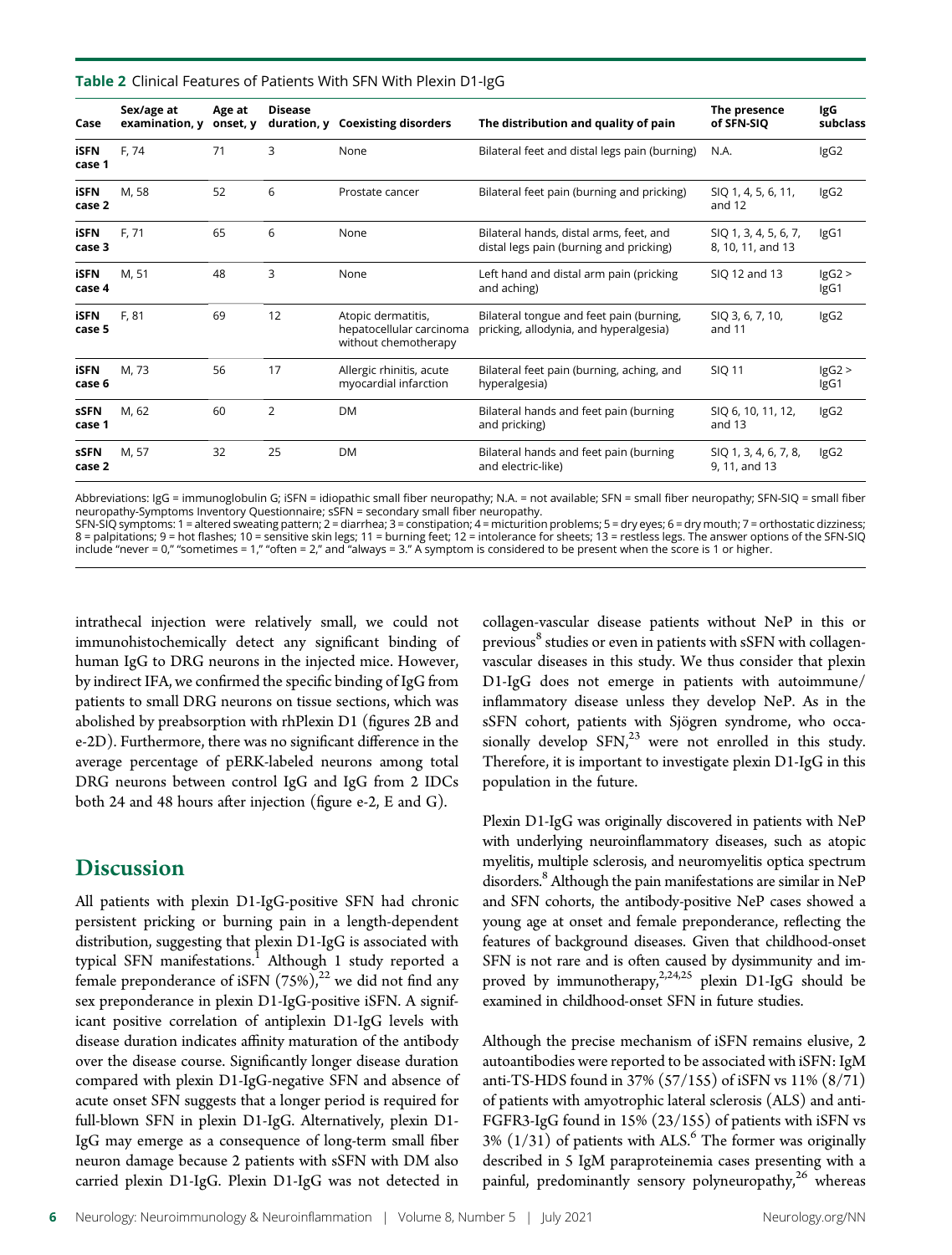#### Table 3 Demographic and Clinical Features of Patients With SFN With and Without Plexin D1-IgG

|                                                                             | <b>Plexin D1-IgG-positive patients</b><br>with SFN $(n = 8)$ | <b>Plexin D1-IgG-negative patients</b><br>with SFN $(n = 55)$ | p Value |
|-----------------------------------------------------------------------------|--------------------------------------------------------------|---------------------------------------------------------------|---------|
| Female, n (%)                                                               | $3/8$ (37.5)                                                 | 29/55 (52.7)                                                  | N.S.    |
| Age at time of serum sampling, y, mean $\pm$ SD                             | $65.9 \pm 10.3$                                              | $56.9 \pm 12.3$                                               | N.S.    |
| Age at disease onset, y, mean $\pm$ SD                                      | $56.6 \pm 12.8$                                              | $52.4 \pm 12.4$                                               | N.S.    |
| Disease duration at time of serum<br>sampling, y, mean $\pm$ SD             | $9.3 \pm 8.2$                                                | $4.5 \pm 4.4$                                                 | 0.0414  |
| Presence or history of atopic diseases, n (%)                               | 2/8(25.0)                                                    | 10/55 (18.2)                                                  | N.S.    |
| Presence or history of malignancy, n (%)                                    | 2/8(25.0)                                                    | 10/55 (18.2)                                                  | N.S.    |
| Disease onset, n (%)                                                        |                                                              |                                                               |         |
| Acute                                                                       | 0/8(0.0)                                                     | 2/55(3.6)                                                     | N.S.    |
| Subacute                                                                    | 0/8(0.0)                                                     | 4/55(7.3)                                                     | N.S.    |
| Chronic                                                                     | 8/8 (100.0)                                                  | 49/55 (89.1)                                                  | N.S.    |
| SFN-SIQ (score 1 or higher), n (%)                                          |                                                              |                                                               |         |
| <b>Altered sweating pattern</b>                                             | 4/7(57.1)                                                    | 14/43 (32.6)                                                  | N.S.    |
| <b>Diarrhea</b>                                                             | 0/7(0.0)                                                     | 8/43(18.6)                                                    | N.S.    |
| Constipation                                                                | 3/7(42.9)                                                    | 10/43 (23.3)                                                  | N.S.    |
| <b>Micturition problems</b>                                                 | 3/7(42.9)                                                    | 8/43 (18.6)                                                   | N.S.    |
| Dry eyes                                                                    | 2/7(28.6)                                                    | 17/43 (39.5)                                                  | N.S.    |
| Dry mouth                                                                   | 5/7(71.4)                                                    | 13/43 (30.2)                                                  | N.S.    |
| <b>Orthostatic dizziness</b>                                                | 3/7(42.9)                                                    | 14/43 (32.6)                                                  | N.S.    |
| <b>Palpitations</b>                                                         | 2/7(28.6)                                                    | 12/43 (27.9)                                                  | N.S.    |
| <b>Hot flashes</b>                                                          | 1/7(14.3)                                                    | 7/43 (16.3)                                                   | N.S.    |
| Sensitive skin legs                                                         | 2/7(28.6)                                                    | 16/43 (37.2)                                                  | N.S.    |
| <b>Burning feet</b>                                                         | 6/7(85.7)                                                    | 20/43 (46.5)                                                  | N.S.    |
| <b>Intolerance for sheets</b>                                               | 3/7(42.9)                                                    | 9/43 (20.9)                                                   | N.S.    |
| <b>Restless legs</b>                                                        | 4/7 (57.1)                                                   | 13/43 (30.2)                                                  | N.S.    |
| SFN-SIQ total score, mean $\pm$ SD                                          | $8.0 \pm 7.1$                                                | $6.4 \pm 6.2$                                                 | N.S.    |
| Quality of neuropathic pain, n (%)                                          |                                                              |                                                               |         |
| <b>Burning</b>                                                              | 6/8(75.0)                                                    | 27/55 (49.1)                                                  | N.S.    |
| <b>Pricking</b>                                                             | 5/8(62.5)                                                    | 12/55 (21.8)                                                  | 0.0278  |
| Aching                                                                      | $3/8$ (37.5)                                                 | 28/55 (50.9)                                                  | N.S.    |
| <b>Electric-like</b>                                                        | 1/8(12.5)                                                    | 24/55 (43.6)                                                  | N.S.    |
| Allodynia (pain due to a stimulus that does not usually<br>provoke pain)    | 1/8(12.5)                                                    | 9/55(16.4)                                                    | N.S.    |
| Hyperalgesia (increased pain from a stimulus that<br>usually provokes pain) | 2/8(25.0)                                                    | 7/55 (12.7)                                                   | N.S.    |

Abbreviations: IgG = immunoglobulin G; N.A. = not available; N.S. = not significant; SFN = small fiber neuropathy; SFN-SIQ = small fiber neuropathy-Symptoms Inventory Questionnaire.

The Mann-Whitney *U* test was used to compare continuous variables, and the  $\chi^2$  test or Fisher exact probability test (when criteria for the  $\chi^2$  test were not<br>fulfilled) was used to compare the categorical variables

SFN-SIQ symptoms: 1 = altered sweating pattern; 2 = diarrhea; 3 = constipation; 4 = micturition problems; 5 = dry eyes; 6 = dry mouth; 7 = orthostatic dizziness; 8 = palpitations; 9 = hot flashes; 10 = sensitive skin legs; 11 = burning feet; 12 = intolerance for sheets; 13 = restless legs. The answer options of the SFN-SIQ include "never = 0," "sometimes = 1," "often = 2," and "always = 3." A symptom is considered present when the score is 1 or higher.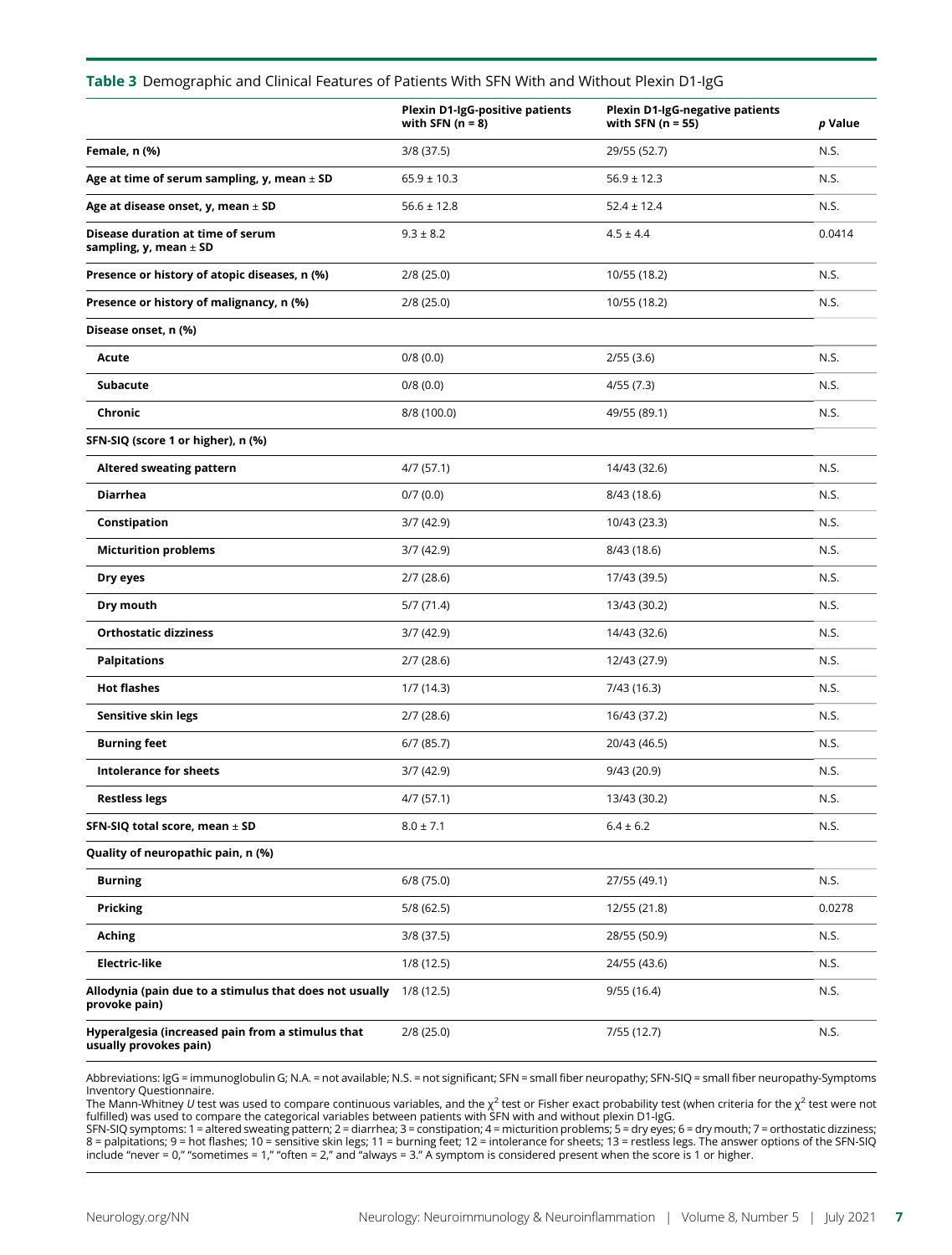

#### Figure 2 Assessment of Pain-Like Behaviors and Neuronal Activation in Passive Transfer Mice 24 Hours After Injection

was assessed by calibrated von Frey filaments (0.04, 0.07, 0.16, 0.40, and 0.60 g) 24 hours after injection. Mice treated with purified IgG from patients 1, 2, and 3 showed significantly higher reaction rates to each stimulation strength (0.07, 0.16, 0.40, and 0.60 g filaments) than HC IgG-treated mice (1 way ANOVA with Dunnett test;  $* p <$ 0.01). No significant differences in reaction rates were seen with IgG from 2 inflammatory disease controls (1 patient with NBD and 1 patient with NPSLE) and patients 1, 2, and 3 after preadsorption with rhPlexin D1 compared with control IgG (1-way ANOVA with Dunnett test). (B) Indirect IFA of mouse L5 DRG sections revealed that IgG (green) from the patient with SFN (patient 3) with plexin D1-IgG but not control IgG bound to small DRG neurons. IgG from patient 3 preabsorbed with rhPlexin D1 (2 μg/mL) showed no significant immunoreactivity to mouse DRG. Nuclei are counterstained with 4',6-diamidino-2-phenylindole (blue). Immunostaining of pERK, a marker of primary afferent neuron activation, in L5 DRG of mice treated with purified IgG from patient 3 and control 24 hours after injection. Most of the pERKlabeled neurons in mice treated with purified IgG from patient 3 are small DRG neurons (≤25 μm in diameter). Few neurons are labeled for pERK in mice treated with control IgG and IgG from patient 3 after preabsorption with rhPlexin D1. Sections were counterstained with hematoxylin. (C) Distribution of pERK immunoreactivity among different-sized neurons was analyzed. DRG neurons were stratified as small (≤25 mm in diameter) and large (>25 mm in diameter) neurons. The pERK-labeled neurons in L5 DRG of mice treated with purified IgG from patients 1, 2, and 3 were predominantly small neurons of less than 25 μm in diameter. Scale bars = 50 μm and (inset) =  $25 \mu m$ . ANOVA = analysis of variance; DRG = dorsal root ganglia;  $HC =$  healthy control; IFA = immunofluorescence assay; IgG = immuno-globulin G; NBD = neuro-Behçet disease; NPSLE = neuropsychiatric systemic lupus erythematosus; pERK = phosphorylated extracellular signalregulated protein kinase; Pre-Ab = preabsorbed; rhPlexin D1 = recombinant human plexin D1.

the latter was also reported in sensorimotor polyneuropathy.<sup>27</sup> The ubiquitous existence of these relevant antigens<sup>28-30</sup> and the absence of passive transfer experiments in animals make interpretation of their roles in SFN difficult.

The passive transfer to mice of mechanical pain associated with activation of small pain-conducting DRG neurons by plexin D1-IgG and abrogation of these effects by preadsorption of purified IgG with the extracellular domain of plexin D1 indicates the mechanical pain-provoking effects of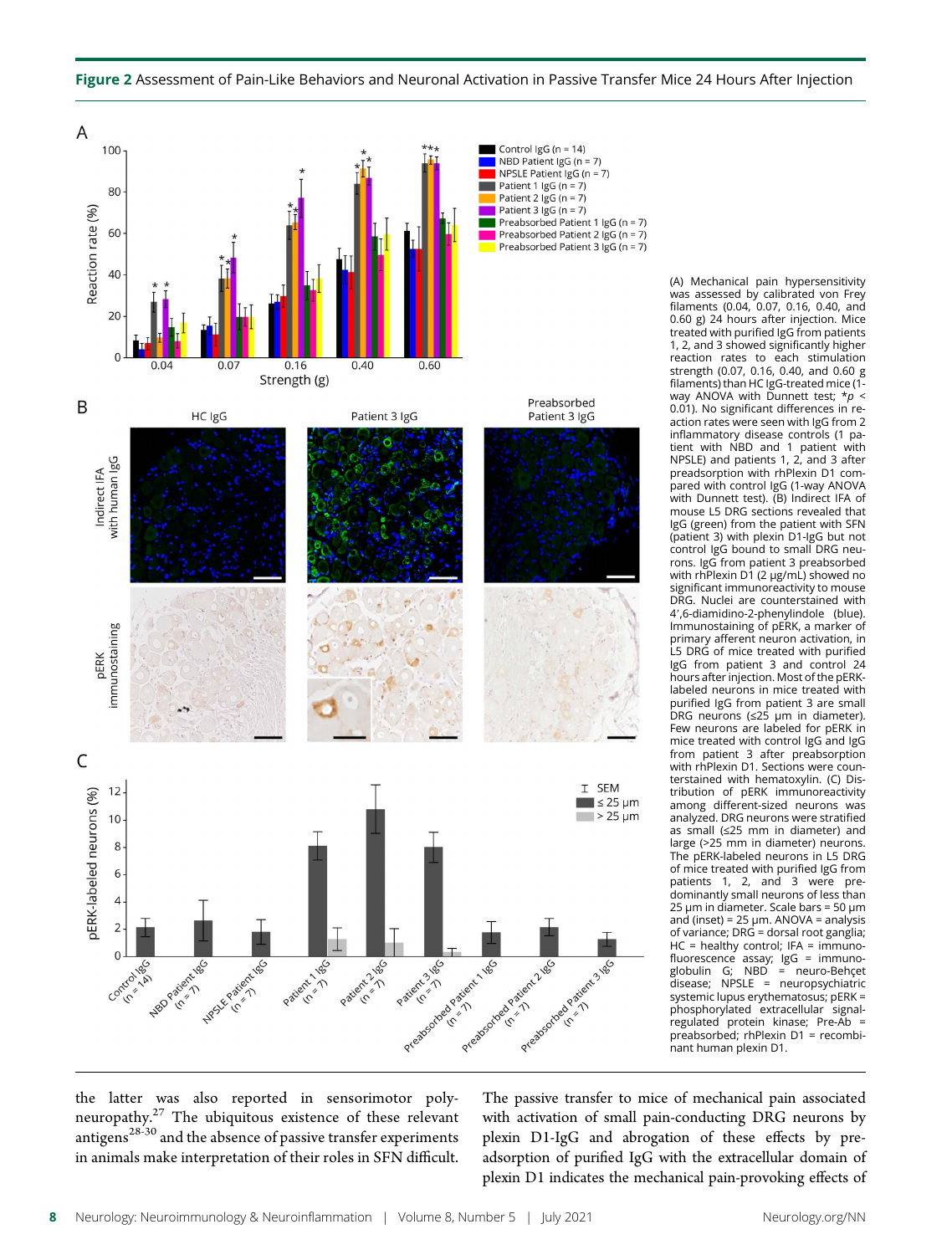plexin D1-IgG in vivo. This is consistent with the previous finding that NeP patient-derived plexin D1-IgG selectively binds to isolectin B4-positive unmyelinated C-fiber type small DRG neurons<sup>8,10</sup> that sense mechanical pain.<sup>31,32</sup> Accordingly, plexin D1-IgG is considered to be pathogenic. Because of marked heterogeneity in SFN etiologies, the frequencies of autoantibodies found in SFN, including plexin D1-IgG, are not high. Nonetheless, given that pain relief was achieved in plexin D1- IgG-positive patients by immunotherapy,  $8,10$  testing plexin D1-IgG could be a useful guide for selecting patients with SFN eligible for immunotherapy, for whom no treatment options are available except for analgesics, which have only limited efficacy.

For mass-screening of plexin D1-IgG, development of an ELISA is necessary.<sup>33</sup> The overall coincidence rate of the present ELISA to the standard TBA for plexin D1-IgG was sufficiently high so that this ELISA is potentially applicable for screening plexin D1-IgG. The occurrence of 2 false-positive cases is possibly because of nonspecific reactivity to the ELISA antigen, rhPlexin D1 derived from the NS0 mouse myeloma cell line—which is abnormally glycosylated. $34$  Therefore, the production of rhPlexin D1 derived from human cell lines is required to increase the specificity of the ELISA assay for future studies.

Our study has several limitations. First, although all patients with SFN in this study fulfilled the established criteria for clinically based SFN, SFN was not confirmed by histopathology. However, patients with SFN with anticontactin-associated protein-like 2 antibodies demonstrated no (or limited) abnormalities in pathologic skin biopsies or whole sural nerve biopsies,<sup>35</sup> despite functional nociceptive hyperexcitability. Thus, it would be better to examine intraepidermal nerve fiber density in antiplexin D1-IgGpositive SFN cases in the future, although it is possible that only limited abnormalities would be found. Second, the criteria for SFN used in this study required length-dependent clinical manifestations. Therefore, it is still possible that plexin D1-IgG may be present in patients with SFN or NeP showing nonlengthdependent pain manifestations. The possibility of more widespread manifestations of plexin D1-IgG should be investigated in a future large-scale study. Finally, we could not perform a large-scale, long-term evaluation of the passive transfer experiments with patient-derived plexin D1-IgG because of limited amounts of the patients' sera. Thus, our passive transfer experimental results should be regarded as preliminary, particularly concerning thermal pain-provoking effects. Nevertheless, because plexin D1-IgG could be a potential biomarker for immunotherapy consideration in SFN, prospective clinical trials are warranted to establish evidence for immunotherapy in patients with SFN with plexin D1-IgG.

#### Acknowledgment

The authors thank Jeremy Allen, PhD, from Edanz Group [\(en](https://en-author-services.edanz.com/ac)[author-services.edanz.com/ac](https://en-author-services.edanz.com/ac)) for editing a draft of this manuscript.

#### Study Funding

This study was funded in part by grants from the Japan Society for the Promotion of Science (JSPS) KAKENHI (Grant Nos. JP19H01045 and JP19K17037).

#### **Disclosure**

T. Fujii is supported by grants from JSPS KAKENHI (Grant No. JP19K17037), the Yamasa Corporation, Mitsubishi Tanabe Pharma, Osoegawa Neurology Clinic, Bayer Yakuhin, Ltd., and the Japan Blood Products Organization and received speaker honoraria payments from the Takeda Pharmaceutical Company and Eisai. E.-J. Lee and Y. Miyachi report no disclosures relevant to the manuscript. R. Yamasaki is supported by grants from JSPS KAKENHI (Grant No. JP19K07963) and the Yamasa Corporation. Y.-M. Lim, K. Iinuma, A. Sakoda, and K.-K. Kim report no disclosures relevant to the manuscript. J. Kira is supported by grants from JSPS KAKENHI (Grant No. JP19H01045), Health and Labour Sciences Research Grants on Intractable Diseases (H29- Nanchitou [Nan]-Ippan-043), and the Yamasa Corporation and received consultancy fees, speaking fees, and/or honoraria from Novartis Pharma, Mitsubishi Tanabe Pharma, Boehringer Ingelheim, Teijin Pharma, the Takeda Pharmaceutical Company, Otsuka Pharmaceutical, Astellas Pharma, Pfizer Japan, and Eisai. Go to [Neurology.org/NN](https://nn.neurology.org/content/8/4/e1028/tab-article-info) for full disclosures.

#### Publication History

Received by Neurology: Neuroimmunology & Neuroinflammation December 3, 2020. Accepted in final form April 5, 2021.

#### Appendix Authors

| Name                          | Location                                      | Contribution                                                                                                              |
|-------------------------------|-----------------------------------------------|---------------------------------------------------------------------------------------------------------------------------|
| Takayuki<br>Fujii, MD,<br>PhD | Kyushu University,<br>Fukuoka, Japan          | Designed and conceptualized the<br>study, analyzed the data, and drafted<br>the manuscript for intellectual<br>content    |
| Eun-Jae Lee,<br>MD, PhD       | Asan Medical<br>Center, Seoul, South<br>Korea | Major role in acquisition of clinical<br>data of patients                                                                 |
| Yukino<br>Miyachi,<br>MSc     | Kyushu University,<br>Fukuoka, Japan          | Major role in data acquisition, ELISA,<br>the animal experiment, and IFA                                                  |
| Ryo<br>Yamasaki.<br>MD, PhD   | Kyushu University,<br>Fukuoka, Japan          | Analyzed and interpreted the data                                                                                         |
| Young-Min<br>Lim, MD,<br>PhD  | Asan Medical<br>Center, Seoul, South<br>Korea | Major role in acquisition of clinical<br>data of patients                                                                 |
| Kyoko<br>linuma, MSc          | Kyushu University,<br>Fukuoka, Japan          | Major role in data acquisition and<br><b>FIISA</b>                                                                        |
| Ayako<br>Sakoda, MD,<br>PhD   | Kyushu University,<br>Fukuoka, Japan          | Major role in acquisition of clinical<br>data of patients                                                                 |
| Kwang-Kuk<br>Kim, MD,<br>PhD  | Asan Medical<br>Center, Seoul, South<br>Korea | Designed and conceptualized the<br>study and interpreted the data                                                         |
| Jun-ichi Kira,<br>MD, PhD     | Kyushu University,<br>Fukuoka, Japan          | Designed and conceptualized the<br>study, interpreted the data, and<br>revised the manuscript for<br>intellectual content |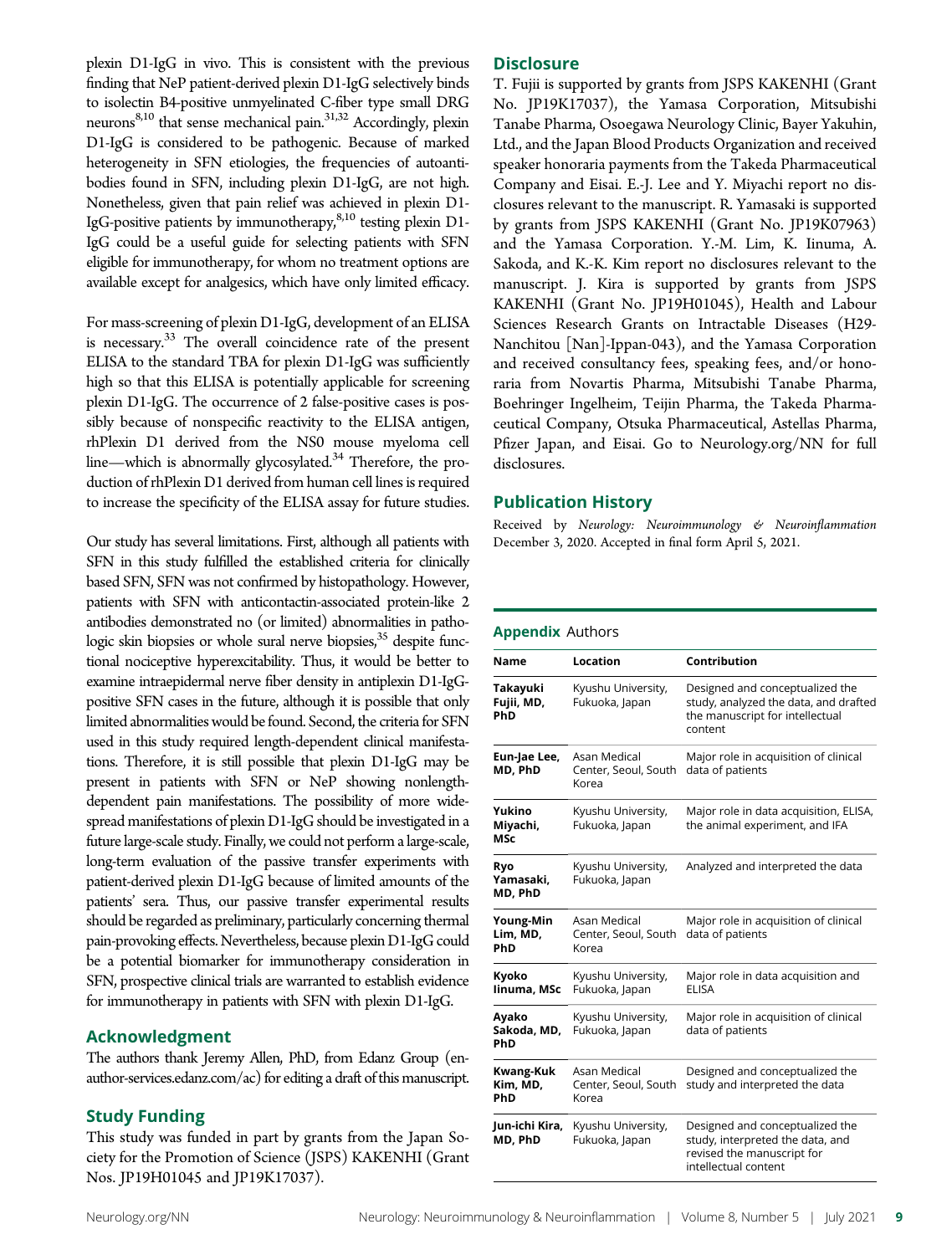#### References

- Terkelsen AJ, Karlsson P, Lauria G, et al. The diagnostic challenge of small fibre neuropathy: clinical presentations, evaluations, and causes. Lancet Neurol. 2017; 16(11):934-944.
- 2. Oaklander AL, Nolano M. Scientific advances in and clinical approaches to small-fiber polyneuropathy: a review. JAMA Neurol. 2019;76(10):1240-1251. [doi: 10.1001/](https://dx.doi.org/10.1001/jamaneurol.2019.2917) [jamaneurol.2019.2917](https://dx.doi.org/10.1001/jamaneurol.2019.2917).
- 3. Sopacua M, Hoeijmakers JGJ, Merkies ISJ, et al. Small-fiber neuropathy: expanding the clinical pain universe. J Peripher Nerv Syst. 2019;24(1):19-33.
- 4. de Greef BTA, Hoeijmakers JGJ, Gorissen-Brouwers CML, et al. Associated conditions in small fiber neuropathy—a large cohort study and review of the literature. Eur J Neurol. 2018;25(2):348-355.
- 5. Peters MJ, Bakkers M, Merkies IS, et al. Incidence and prevalence of small-fiber neuropathy: a survey in the Netherlands. Neurology. 2013;81(15):1356-1360. [doi: 10.](https://dx.doi.org/10.1212/WNL.0b013e3182a8236e) [1212/WNL.0b013e3182a8236e.](https://dx.doi.org/10.1212/WNL.0b013e3182a8236e)
- 6. Levine TD, Kafaie J, Zeidman LA, et al. Cryptogenic small-fiber neuropathies: serum autoantibody binding to trisulfated heparan disaccharide and fibroblast growth factor receptor-3. Muscle Nerve. 2020;61(4):512-515.
- 7. Tholance Y, Moritz CP, Rosier C, et al. Clinical characterisation of sensory neuropathy with anti-FGFR3 autoantibodies. J Neurol Neurosurg Psychiatry. 2020;91(1):49-57.
- 8. Fujii T, Yamasaki R, Iinuma K, et al. A novel autoantibody against plexin D1 in patients with neuropathic pain. Ann Neurol. 2018;84(2):208-224.
- Jimenez-Andrade JM, Herrera MB, Ghilardi JR, et al. Vascularization of the dorsal root ganglia and peripheral nerve of the mouse: implications for chemical-induced peripheral sensory neuropathies. Mol Pain. 2008;4:10. [doi: 10.1186/1744-8069-4-10.](https://dx.doi.org/10.1186/1744-8069-4-10)
- 10. Fujii T, Yamasaki R, Miyachi Y, et al. Painful trigeminal neuropathy associated with anti-Plexin D1 antibody. Neurol Neuroimmunol Neuroinflamm. 2020;7(5):e819. [doi:](https://nn.neurology.org/content/7/5/e819/tab-article-info) [10.1212/NXI.0000000000000819](https://nn.neurology.org/content/7/5/e819/tab-article-info).
- 11. Bakkers M, Faber CG, Hoeijmakers JG, et al. Small fibers, large impact: quality of life in small-fiber neuropathy. Muscle Nerve. 2014;49(3):329-336.
- 12. Mathiesen R, Chriél M, Struve T, Heegaard PMH. Quantitative immunoassay for mink immunoglobulin in serum and milk. Acta Vet Scand. 2018;60:36. [doi: 10.1186/](https://dx.doi.org/10.1186/s13028-018-0391-7) [s13028-018-0391-7.](https://dx.doi.org/10.1186/s13028-018-0391-7)
- 13. Kagiava A, Sargiannidou I, Theophilidis G, et al. Intrathecal gene therapy rescues a model of demyelinating peripheral neuropathy. Proc Natl Acad Sci USA. 2016; 113(17):E2421-E2429. [doi: 10.1073/pnas.1522202113](https://dx.doi.org/10.1073/pnas.1522202113).
- 14. Yuki N, Chan AC, Wong AHY, et al. Acute painful autoimmune neuropathy: a variant of Guillain-Barré syndrome. Muscle Nerve. 2018;57(2):320-324.
- 15. Mestre C, Pélissier T, Fialip J, et al. A method to perform direct transcutaneous intrathecal injection in rats. J Pharmacol Toxicol Methods. 1994;32(4):197-200.
- 16. Yamasaki R, Fujii T, Wang B, et al. Allergic inflammation leads to neuropathic pain via glial cell activation. J Neurosci. 2016;36(47):11929-11945.
- 17. Deuis JR, Dvorakova LS, Vetter I. Methods used to evaluate pain behaviors in rodents. Front Mol Neurosci. 2017;10:284. [doi: 10.3389/fnmol.2017.00284.](https://dx.doi.org/10.3389/fnmol.2017.00284)
- 18. Sapio MR, Iadarola MJ, LaPaglia DM, et al. Haploinsufficiency of the brain-derived neurotrophic factor gene is associated with reduced pain sensitivity. Pain. 2019; 160(5):1070-1081.
- 19. Dai Y, Iwata K, Fukuoka T, et al. Phosphorylation of extracellular signal-regulated kinase in primary afferent neurons by noxious stimuli and its involvement in peripheral sensitization. J Neurosci. 2002;22(17):7737-7745.
- 20. Tsubaki M, Takeda T, Matsumoto M, et al. Trametinib suppresses chemotherapyinduced cold and mechanical allodynia via inhibition of extracellular-regulated protein kinase 1/2 activation. Am J Cancer Res. 2018;8(7):1239-1248.
- 21. Hofmann L, Hose D, Grießhammer A, et al. Characterization of small fiber pathology in a mouse model of Fabry disease. Elife. 2018;7:e39300. [doi: 10.7554/](https://dx.doi.org/10.7554/eLife.39300) [eLife.39300.](https://dx.doi.org/10.7554/eLife.39300)
- 22. Flossdorf P, Haupt WF, Brunn A, et al. Long-time course of idiopathic small fiber neuropathy. Eur Neurol. 2018;79(3-4):161-165.
- 23. Pavlakis PP, Alexopoulos H, Kosmidis ML, et al. Peripheral neuropathies in Sjogren syndrome: a new reappraisal. J Neurol Neurosurg Psychiatry. 2011;82(7):798-802.
- 24. Oaklander AL, Klein MM. Evidence of small-fiber polyneuropathy in unexplained, juvenile-onset, widespread pain syndromes. Pediatrics. 2013;131(4):e1091-e1100. [doi: 10.1542/peds.2012-2597.](https://dx.doi.org/10.1542/peds.2012-2597)
- 25. Faignart N, Nguyen K, Soroken C, et al. Acute monophasic erythromelalgia pain in five children diagnosed as small-fiber neuropathy. Eur J Paediatr Neurol. 2020;28: 198-204.
- 26. Pestronk A, Choksi R, Logigian E, Al-Lozi MT. Sensory neuropathy with monoclonal IgM binding to a trisulfated heparin disaccharide. Muscle Nerve. 2003;27(2): 188-195.
- 27. Kovvuru S, Cardenas YC, Huttner A, et al. Clinical characteristics of fibroblast growth factor receptor 3 antibody-related polyneuropathy: a retrospective study. Eur J Neurol. 2020;27(7):1310-1318.
- 28. Saad OM, Ebel H, Uchimura K, et al. Compositional profiling of heparin/heparan sulfate using mass spectrometry: assay for specificity of a novel extracellular human endosulfatase. Glycobiology. 2005;15(8):818-826.
- 29. Solari V, Rudd TR, Guimond SE, et al. Heparan sulfate phage display antibodies recognise epitopes defined by a combination of sugar sequence and cation binding. Org Biomol Chem. 2015;13(21):6066-6072.
- 30. Antoine JC, Boutahar N, Lassablière F, et al. Antifibroblast growth factor receptor 3 antibodies identify a subgroup of patients with sensory neuropathy. J Neurol Neurosurg Psychiatry. 2015;86(12):1347-1355.
- 31. Vulchanova L, Olson TH, Stone LS, et al. Cytotoxic targeting of isolectin IB4-binding sensory neurons. Neuroscience. 2001;108(1):143-155.
- 32. Tarpley JW, Kohler MG, Martin WJ. The behavioral and neuroanatomical effects of IB4-saporin treatment in rat models of nociceptive and neuropathic pain. Brain Res. 2004;1029(1):65-76.
- 33. Jarius S, Wildemann B. Aquaporin-4 antibodies (NMO-IgG) as a serological marker of neuromyelitis optica: a critical review of the literature. Brain Pathol. 2013;23(6): 661-683.
- 34. Ng JK, Malotka J, Kawakami N, et al. Neurofascin as a target for autoantibodies in peripheral neuropathies. Neurology. 2012;79(23):2241-2248.
- 35. Xu M, Bennett DLH, Querol LA, et al. Pain and the immune system: emerging concepts of IgG-mediated autoimmune pain and immunotherapies. J Neurol Neurosurg Psychiatry. 2020;91(2):177-188.